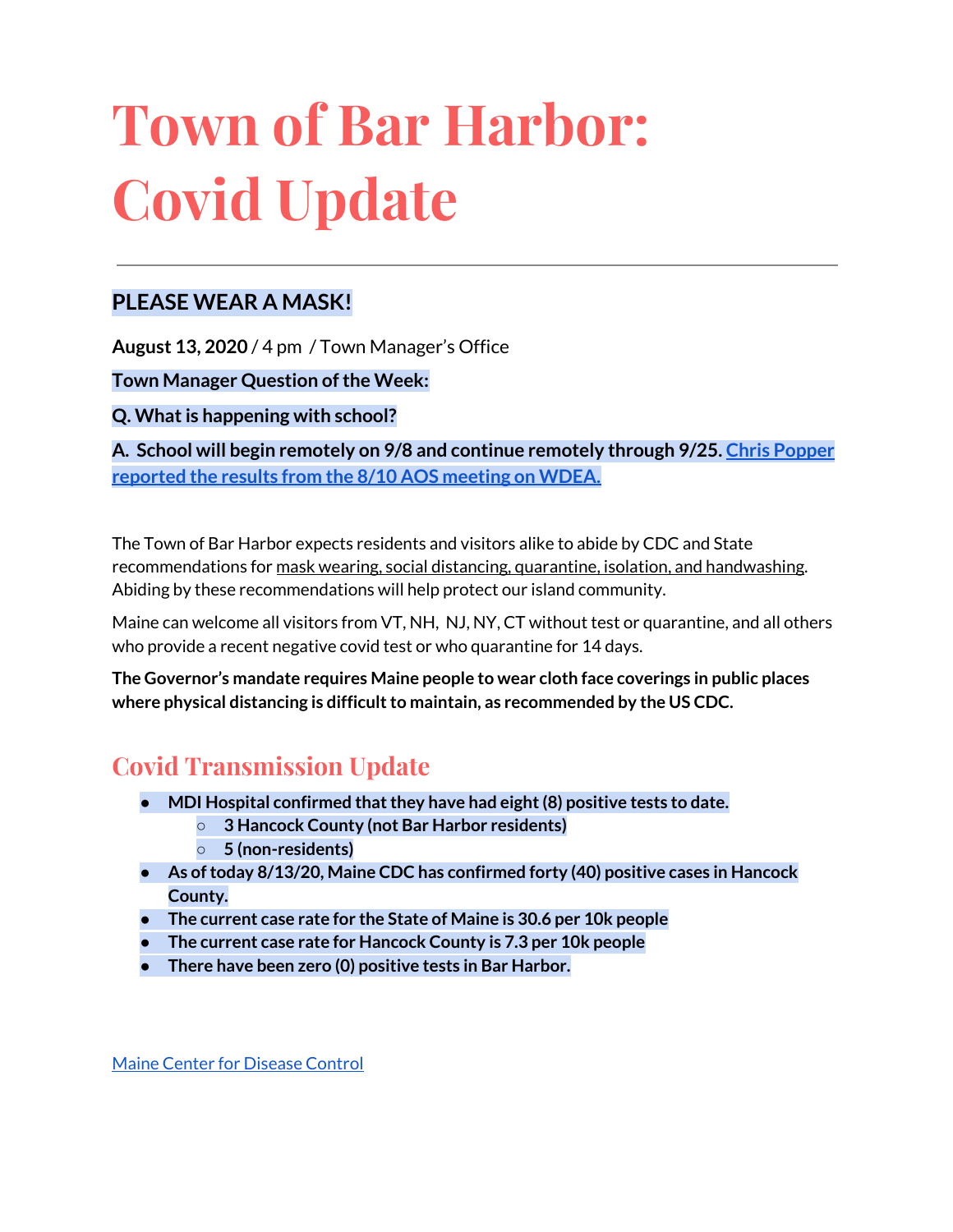# **Public Safety & Municipal News**

- **● Town Council meets next on 8/18 at 4pm**
	- **○ Can be viewed live at[townhallstreams.com](https://townhallstreams.com/) or on Spectrum Cable channel 1303**
- **● The Town of Bar Harbor [received](https://www.maine.gov/governor/mills/news/mills-administration-approves-second-round-covid-19-prevention-and-protection-awards-under) a second grant of \$33,083 from the State of Maine Keep ME Healthy [program](https://www.maine.gov/governor/mills/news/mills-administration-approves-second-round-covid-19-prevention-and-protection-awards-under) to help Bar Harbor with Covid related needs.**
- **•** Election recount from 8/1 upheld the original results of the election.

# **MDI Hospital**

**MDI Hospital Coronavirus Call Center :** If you are having symptoms or think you may have been exposed to COVID-19, call your primary care provider. If you do not have one, reach out to our Coronavirus Call Center at 207-801-5900. Calling ahead helps our dedicated health care professionals provide the best possible care and protects those in our community who are most vulnerable. Remember: **PLEASE CALL AHEAD**

**8/1/20 Press Release - Covid 19 Public Service [Announcement](https://www.mdihospital.org/news/covid-19-public-service-announcement/)**

# **School Information: Conners Emerson & MDI High School**

- **● School will be remote through September 25th.**
- **● Chris Popper reported the outcomes of the 8/10 AOS School Board meeting on WDEA. Click here to see the [article.](https://wdea.am/aos-91-board-votes-to-start-schools-september-8th-with-remote-learning-through-september-25-video/?trackback=fbshare_mobile&fbclid=IwAR23bDC1sAr5OR3eGMWIuymNzCkxdiBvB9apw4UDZJtBje4FE1wC_lsFI6Q)**

#### USDA [Pandemic](http://track.spe.schoolmessenger.com/f/a/j6GQx4nFl3Rld4Q68tYCuA~~/AAAAAQA~/RgRgu5_JP0SlaHR0cHM6Ly9tYWlsLmdvb2dsZS5jb20vbWFpbC91LzAvP3RhYj1jbSNzZWFyY2gvZnJvbSUzQStiZWVzbGV5L1doY3RLSlZyQ0NUS1JmUldCTFdkUVpGZ2pUVlhNdkRwUVpIa2NoRkJCc3NGcHJxZEtnWFF3S05Tamt3R1RxTFpaS21wTkRHP3Byb2plY3Rvcj0xJm1lc3NhZ2VQYXJ0SWQ9MC4xVwdzY2hvb2xtQgoARkls2l72Ls-jUhhiYXJoYXJib3JqZXdlbEBnbWFpbC5jb21YBAAAAAE~) EBT program

#### **School Emails and Websites**

- <http://www.mdirss.org/>
- **● Latest email update from [Principal](https://docs.google.com/document/d/1OKDsYNtOgV0FI9xAcXwQvenOKLV0S2vBg1o5jtu5CrE/edit?usp=sharing) Haney and MDI High School - Returning to School 9/8**
- MDI High School: Extra Curricular Physicals & Insurance [Information](https://wdea.am/mdihs-extracurricular-activity-physicals-and-insurance-information/?trackback=fbshare_mobile&fbclid=IwAR0wxPd824oG1ATLwkeI9s9n2sdpvEiyxeJGgB_mh2BlEJNT_AXiMynkobs)
- **● Latest email update from Conners [Emerson](https://docs.google.com/document/d/1v3pgkG6Q-9S3gisuUIj4etPVDwgBKl4P00JBkvZr-kk/edit?usp=sharing) School - Return to School w Survey**
- Latest email update from [Superintendent](https://docs.google.com/document/d/1fzeCbc8gpTSKmUaDoQH1Avx5PVl-h0reFphXrT1eUNA/edit?usp=sharing) Marc Gousse -

## **Government News & Mandates**

#### **[Governor](https://www.maine.gov/governor/mills/) Mills: Latest Updates :**

- **● Maple Syrup Producers Eligible for [COVID-19](https://www.maine.gov/governor/mills/news/maple-syrup-producers-eligible-covid-19-financial-relief-following-advocacy-maine-delegation) Financial Relief Following Advocacy by Maine [Delegation](https://www.maine.gov/governor/mills/news/maple-syrup-producers-eligible-covid-19-financial-relief-following-advocacy-maine-delegation) and Governor Mills**
- Mills [Administration](https://www.maine.gov/governor/mills/news/mills-administration-approves-second-round-covid-19-prevention-and-protection-awards-under) Approves Second Round of COVID-19 Prevention and Protection **Awards Under Keep Maine [Healthy](https://www.maine.gov/governor/mills/news/mills-administration-approves-second-round-covid-19-prevention-and-protection-awards-under) Plan**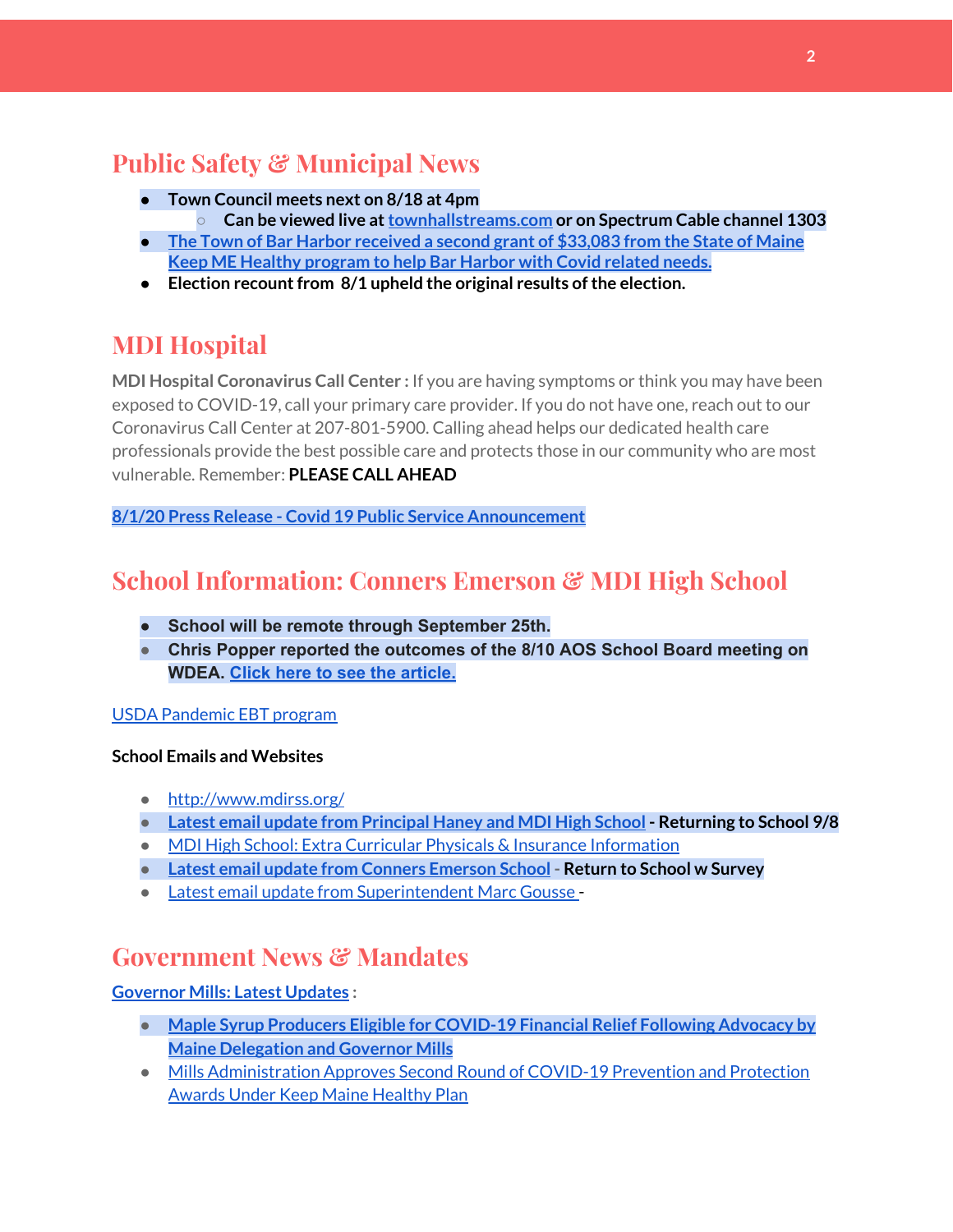- As Maine Seeks to Maintain [Relatively](https://www.maine.gov/governor/mills/news/maine-seeks-maintain-relatively-low-virus-spread-governor-mills-renews-state-civil-emergency) Low Virus Spread, Governor Mills Renews State of Civil [Emergency](https://www.maine.gov/governor/mills/news/maine-seeks-maintain-relatively-low-virus-spread-governor-mills-renews-state-civil-emergency)
- Governor Mills & [MaineHousing](https://www.maine.gov/governor/mills/news/governor-mills-mainehousing-expand-rental-relief-program-help-prevent-evictions-counter) Expand Rental Relief Program to Help Prevent Evictions, Counter Reductions in Federal [Unemployment](https://www.maine.gov/governor/mills/news/governor-mills-mainehousing-expand-rental-relief-program-help-prevent-evictions-counter) Benefits
- Maine DHHS [Announces](https://www.maine.gov/governor/mills/news/maine-dhhs-announces-four-additional-swab-and-send-covid-19-testing-sites-2020-07-21) Four Additional "Swab and Send" COVID-19 Testing Sites [To](https://www.maine.gov/governor/mills/news/protect-health-students-staff-mills-administration-provides-public-health-guidance-financial) Protect Health of Students & Staff, Mills [Administration](https://www.maine.gov/governor/mills/news/protect-health-students-staff-mills-administration-provides-public-health-guidance-financial) Provides Public Health Guidance & [Financial](https://www.maine.gov/governor/mills/news/protect-health-students-staff-mills-administration-provides-public-health-guidance-financial) Support to School Systems Across Maine
- Mills [Administration](https://www.maine.gov/governor/mills/news/mills-administration-supports-child-care-working-families-8-million-investment-coronavirus) Supports Child Care for Working Families with \$8 Million Investment from [Coronavirus](https://www.maine.gov/governor/mills/news/mills-administration-supports-child-care-working-families-8-million-investment-coronavirus) Relief Fund

[Representative](http://www.rephubbell.com/) Brian Hubbell's latest newsletter : [Stabilizing](http://www.rephubbell.com/2020/07/23/stabilizing-the-economy-climate-action-strategies-and-public-health-measures/) the economy, climate action [strategies,](http://www.rephubbell.com/2020/07/23/stabilizing-the-economy-climate-action-strategies-and-public-health-measures/) and public health measures 7/23/20

#### **Other Government Resources:**

- Pandemic [Unemployment](https://www.maine.gov/unemployment/pua/) Assistance
- Maine [Tourism](https://www.mainetourism.com/maine-tourism-relief-fund/) Relief Fund: Apply For Assistance beginning May 5
- The Small Business [Association](https://www.sba.gov/) Link to loan and grant forms: EIDL & PPP
- CDC [Guidelines](https://www.cdc.gov/coronavirus/2019-nCoV/index.html)
- [Maine](https://www.maine.gov/dhhs/mecdc/infectious-disease/epi/airborne/coronavirus.shtml#news) CDC

## **Bar Harbor Chamber of Commerce**

**If you have ideas that would help Bar Harbor businesses during this time, please email concepts to Chamber Director Alf Anderson: [alf@barharborinfo.com](mailto:alf@barharborinfo.com)**

Includes resource lists for visitors and businesses

<https://www.visitbarharbor.com/member-center-coronavirus-resources>

# **Community Resources**

- **● Healthy Acadia [Newsletter](https://mailchi.mp/healthyacadia.org/august_4_2020) [8](https://mailchi.mp/healthyacadia.org/august_4_2020)/11**
- Open Table MDI Building [Community,](https://www.opentablemdi.org/) One Meal at a Time is delivering meals twice a week, free of charge, to anyone who requests them (MDI wide).
- Jesup [Memorial](https://jesuplibrary.org/) Library **Interlibrary Loan is now active in Maine**
- Mount Desert 365 Resource [Spreadsheet](https://docs.google.com/spreadsheets/d/1okAx6HSsgXZY9CGH07Dzi6rqe7a6m4dLCPKot2Li7Ek/edit?usp=sharing) is a resource list for all of MDI
- Project Open: A community [spreadsheet](https://docs.google.com/spreadsheets/d/1dBicBiBXGzzWEFd9oqL7EBDbFWjDCPl6SSMea_Kt4pc/htmlview#) letting residents and visitors know what island [businesses](https://docs.google.com/spreadsheets/d/1dBicBiBXGzzWEFd9oqL7EBDbFWjDCPl6SSMea_Kt4pc/htmlview#) are open
- Mount Desert Island [Community](https://www.mdicr.org/) Response is a resource list for all of MDI
- Bar [Harbor](https://www.barharborfoodpantry.org/) Food Pantry
- Help Request to MDI [Community](https://docs.google.com/forms/d/e/1FAIpQLSeZfu0tCcthHc9oL7tPomVRdniYiE7nbT_kkK9iCSRgqDhOvQ/viewform) Helpers

**Ways to Help**

● MDI [Nonprofit](https://sites.google.com/mdina.org/public/sos-mdi?authuser=0) Alliance : Share Our Stimulus : share stimulus money with local nonprofits.